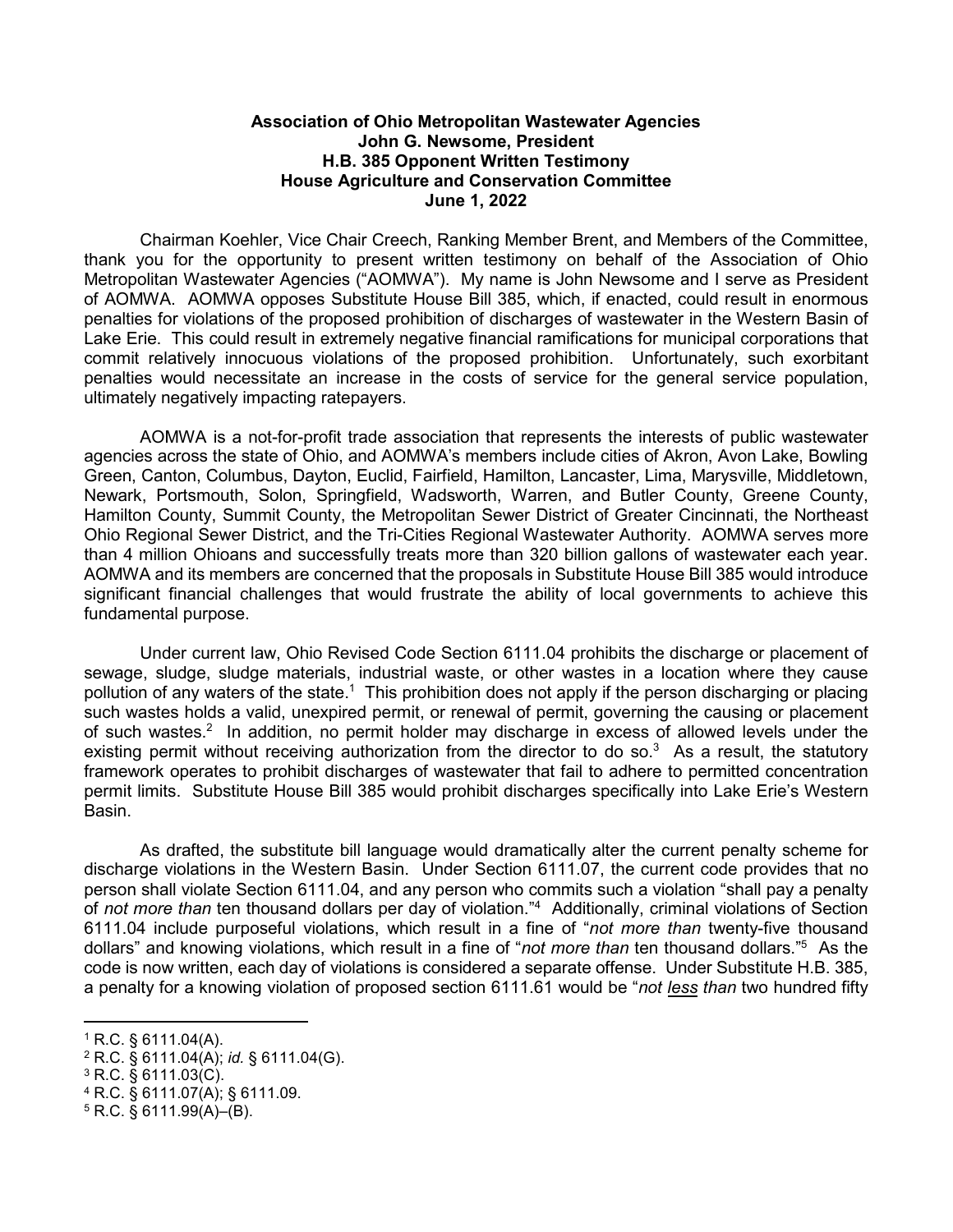thousand dollars and not more than one million dollars for each offense." Each day of violation is still considered a separate offense.

Generally, in Ohio EPA enforcement cases, the regulated entity may have a number of "days of violation" for what most people would consider a single incident of noncompliance. As explained above, the current law sets penalties as "not more than" certain dollar amounts. By contrast, this bill sets a mandatory *minimum* of \$250,000 *per day* of violation.

AOMWA believes that Ohio EPA should retain discretion to award lower civil penalties in appropriate cases. Often, violations of R.C. Chapter 6111 coincide with efforts to improve the facility's wastewater treatment process. For example, a municipality may be performing capital improvements while experiencing periodic compliance issues, because the improvements are designed to address the problem. In these circumstances, it is not unlikely that a permit violation may last longer than one month. Under the proposed penalty scheme, a permit violation could result in massive penalties during a period of capital improvements, which would be financially disastrous for a municipality.

For example, if a municipality in the Western Basin were to discharge in violation of its permit for as little as one month while the wastewater treatment plant is in the process of capital improvements, Ohio EPA and the Ohio Attorney General's Office would likely consider the minimum penalty to be \$7.5 million. Ohio EPA and the Ohio Attorney General's Office would likely take the position that they are forced to do so despite investments and efforts by the municipality to improve its treatment processes. If the State were to claim that a \$7.5 million penalty is required, then this would subject the municipal corporation and ratepayers to a far higher penalty than is typical in the case of for-profit corporations. This would lead to an inequitable result. Ohio EPA and the Ohio Attorney General are well-positioned to evaluate which violations warrant a high penalty, and AOMWA respectfully believes that discretion should not be removed.

As a second example, a city's treatment plant may violate its permit due to a minor exceedance of its permitted concentration limits. Despite a marginal violation that would likely have no significant environmental damage, this legislation would require that a \$250,000 penalty be imposed for each day of violation. Again, Ohio EPA is well suited to evaluate the circumstances and assess whether such a penalty is appropriate.

These punitive civil penalties would impose further strains on local governments, and it is not clear that the objective aligns with the legislative intent. AOMWA is aware that the legislation was introduced in response to a compliance issue involving a specific city in Northwest Ohio. However, the impact of that incident increased the nutrient loading in that area at an estimated 0.03%. Although AOMWA recognizes that this incident was serious and is not typical, we respectfully suggest that any legislative solution should avoid penalizing other municipalities in the region that are actively working to improve their environmental impact. As such, AOMWA urges the committee to reconsider the proposed penalties in Substitute House Bill 385.

Further, it is not clear from the current bill language whether there would be any exception to this prohibition for permit holders. It appears that the bill is no longer intended to ban NPDES discharges outright, as this would cause an unsanitary waste management issue. Although AOMWA strongly encourages the committee to not move the proposed bill forward, if the committee elects to do so, it should clarify that Section 6111.61(B) does not apply to permit holders using language similar to that found in R.C. § 6111.01(A) and (G).

Lastly, it is also unclear what proposed section 6111.602 is designed to address, as it only applies to publicly owned sewerage systems that are "not otherwise required to obtain an NPDES permit."